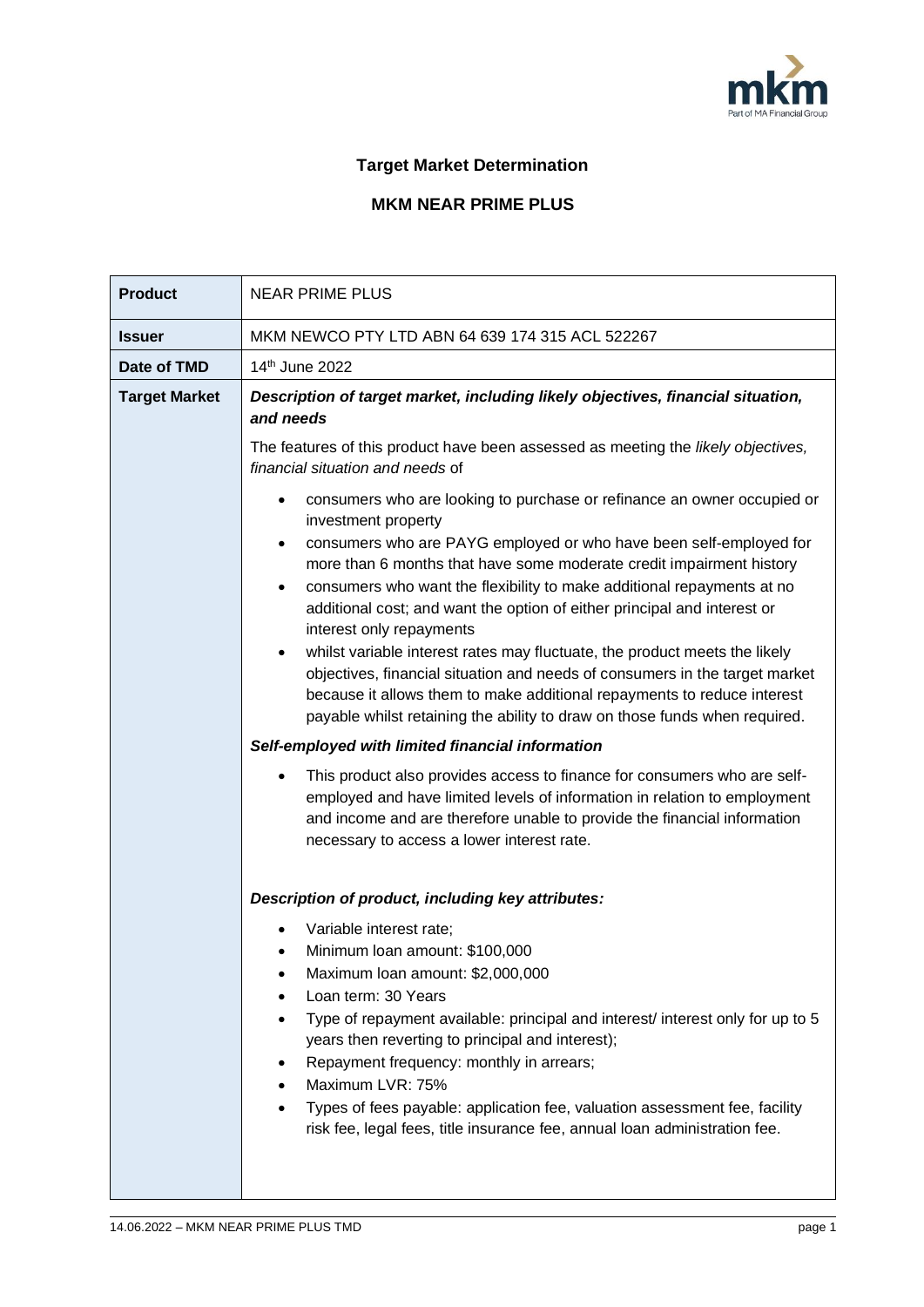

|                                                                                      | Classes of consumers for whom the product is clearly unsuitable                                                                                                                                                                                                                                                                        |  |  |  |
|--------------------------------------------------------------------------------------|----------------------------------------------------------------------------------------------------------------------------------------------------------------------------------------------------------------------------------------------------------------------------------------------------------------------------------------|--|--|--|
|                                                                                      | This product may not suitable for consumers who:                                                                                                                                                                                                                                                                                       |  |  |  |
|                                                                                      | do not meet the eligibility requirements;<br>$\bullet$<br>are seeking the certainty of fixed repayments over the term of the loan;<br>$\bullet$<br>are seeking an offset account<br>$\bullet$<br>require a loan for construction purposes                                                                                              |  |  |  |
| <b>Distribution</b><br><b>Conditions</b>                                             | <b>Distribution conditions</b>                                                                                                                                                                                                                                                                                                         |  |  |  |
|                                                                                      | The following distribution channel and conditions have been assessed as being<br>appropriate to direct the distribution of the product to the target market:                                                                                                                                                                           |  |  |  |
|                                                                                      | Third party distributors - Mortgage Brokers subject to Best Interests Duty<br>(BID) and related obligations                                                                                                                                                                                                                            |  |  |  |
|                                                                                      | The distribution channels and conditions are appropriate because:                                                                                                                                                                                                                                                                      |  |  |  |
|                                                                                      | our distributors have been adequately trained to understand their DDO<br>$\bullet$<br>obligations;<br>all applications submitted by mortgage brokers must comply with our                                                                                                                                                              |  |  |  |
|                                                                                      | policies and procedures, including meeting the eligibility requirements for<br>the loan;                                                                                                                                                                                                                                               |  |  |  |
|                                                                                      | mortgage brokers must be appropriately authorised; and<br>٠<br>mortgage brokers are subject to a higher duty under BID to ensure that the<br>$\bullet$<br>product is in the best interests of the particular consumer.                                                                                                                 |  |  |  |
| <b>Review</b><br><b>Triggers</b>                                                     | The review triggers that would reasonably suggest that the TMD is no longer<br>appropriate include:                                                                                                                                                                                                                                    |  |  |  |
|                                                                                      | A significant dealing of the product to consumers outside the target market<br>occurs;<br>A significant number of complaints are received from customers in relation                                                                                                                                                                   |  |  |  |
|                                                                                      | to their purchase or use of the product;<br>There is a material change to the product or the terms and conditions of the<br>product occurs which would cause the TMD to no longer be appropriate;<br>There are material changes to regulatory environment;<br>There are high rates of default; and<br>There are high rates of hardship |  |  |  |
| <b>Review Periods</b>                                                                | <b>Review date: 14th June 2022</b>                                                                                                                                                                                                                                                                                                     |  |  |  |
|                                                                                      | Periodic reviews: Every twelve months                                                                                                                                                                                                                                                                                                  |  |  |  |
| <b>Distribution</b><br><b>Information</b><br><b>Reporting</b><br><b>Requirements</b> | The following information must be provided to MKM NEWCO PTY LTD ABN 64 639<br>174 315 ACL 522267 by distributors who engage in retail product distribution<br>conduct in relation to this product:                                                                                                                                     |  |  |  |